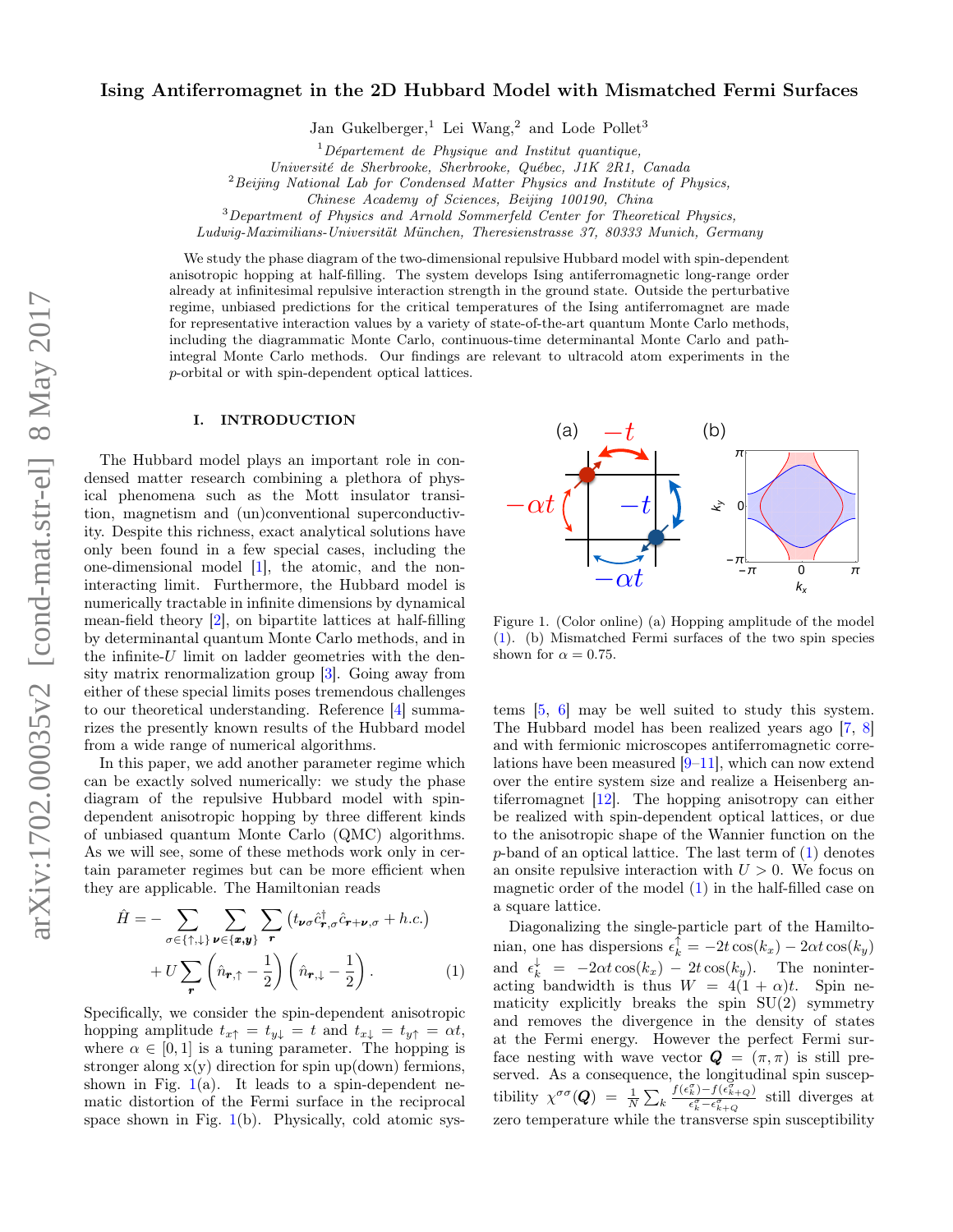$\chi^{+-}(\bm{Q})\;=\;\frac{1}{N}\sum_{k}% \left\vert k\right\vert ^{2}$  $f(\epsilon_k^{\uparrow})-f(\epsilon_{k+Q}^{\downarrow})$  $\frac{k^{j-1}(\mathfrak{c}_{k+Q}^j)}{\epsilon_k^{\uparrow} - \epsilon_{k+Q}^{\downarrow}}$  saturates to a constant value (Here,  $f(\cdot)$  is the Fermi-Dirac distribution). Therefore, a weak-coupling analysis predicts Ising antiferromagnetic (AF) order already at infinitesimally strong repulsive interaction.

The strong coupling limit of the model [\(1\)](#page-0-1) was studied in the context of p-orbital Mott insulators [\[13,](#page-7-11) [14\]](#page-7-12). It reduces to a spin-1/2 XXZ model with Ising anisotropy, which favors an antiferromagnetic Ising ground state. At intermediate interaction strength, the system exhibits a crossover from a weak-coupling spin-density-wave state to the strong-coupling AF Ising state, similar to the case of the 3D half-filled Hubbard model. However, since the Ising state breaks only a discrete  $\mathbb{Z}_2$  symmetry, it has a finite critical temperature, even in two dimensions.

The above considerations continue to hold in the fully anisotropic case  $\alpha = 0$ . In this limit, the kinetic part is purely one-dimensional – i.e. the motion of a spin is limited to a row or a column of the 2D lattice – whereas the density-density interactions on each site connect the two spin species and make the system effectively two dimensional. Therefore, as we will show with unbiased worldline QMC simulations, the system still possesses a finite critical temperature.

References  $[15-17]$  $[15-17]$  studied the model  $(1)$  in the doped attractive case in search of an elusive Bose liquid and exotic superfluid states. It turns out that close to half filling the most stable phase is an incommensurate density wave state, which is related to the AF Ising state of the repulsive model discussed above upon a particle-hole transformation. It was also remarked in Ref. [\[17\]](#page-7-14) that in the fully anisotropic limit the particle number of each column and row is separately conserved. This allows one to perform unbiased worldline QMC calculations by mapping the fermions to quantum spins, similar to what was done in [\[18\]](#page-7-15), and which served as a benchmarking tool for the diagrammatic Monte Carlo calculations.

The model [\(1\)](#page-0-1) is different from the one studied in Ref. [\[19\]](#page-7-16), which studied onset of antiferromagnetism in a similar Fermi surface geometry. However, Ref. [\[19\]](#page-7-16) doubles the fermion species to avoid the fermion sign problem. In addition, the current study focuses on the halffilled case where the AF Ising state is strongly enhanced due to the commensurate filling.

The organization of the paper is as follows. In Sec. [II](#page-1-0) we summarize the Monte Carlo methods used in this paper and comment on their advantages and disadvantages. In Sec. [III](#page-2-0) we report on results obtained by various QMC calculations, where Sec. [III A](#page-2-1) contains results on the fully anisotropic case of the model [\(1\)](#page-0-1) and Sec. [III B](#page-4-0) results for general anisotropic cases. Section [IV](#page-5-0) summarizes our main findings and discusses their implications for future experimental and theoretical studies.

<span id="page-1-1"></span>Table I. A comparison of the QMC methods used. For the Worm and LCT-QMC methods the sign-positive regimes are mentioned in the table. They scale linearly and cubically in the system volume, respectively, and both linearly with the inverse temperature. DiagMC simulations work directly in the thermodynamic limit. In practice, open boundary conditions are used in the Worm simulations.

| Method                                                     | Anisotropy                             | Filling                                          | Interaction              |
|------------------------------------------------------------|----------------------------------------|--------------------------------------------------|--------------------------|
| Worm $[20, 21]$<br>DiagMC $[22, 23]$<br>LCT-QMC $[24, 25]$ | $\alpha = 0$<br>arbitrary<br>arbitrary | arbitrary<br>arbitrary<br>half filling arbitrary | arbitrary<br>$U \leq 4t$ |

### <span id="page-1-0"></span>II. METHODS

In this section we summarize the three different quantum Monte Carlo techniques used to study the model Eq. [\(1\)](#page-0-1): Path Integral Monte Carlo simulations with worm-type updates (Worm), diagrammatic Monte Carlo simulations (DiagMC), and continuous-time determinantal Monte Carlo simulations (LCT-QMC). Table [I](#page-1-1) summarizes their main features and allows one to quickly read off the method of choice. In their domain of applicability all three methods yield unbiased results on the physical observables. Whenever there is an overlap in their application range we have checked that they give consistent results. In the subsections below we explain in more detail the specifics of all three methods for the anisotropic Hubbard model.

#### <span id="page-1-2"></span>A. Path-integral Monte Carlo (Worm)

In the fully anisotropic limit, which is where the Worm algorithm can be applied, the model Eq. [\(1\)](#page-0-1) reduces to

<span id="page-1-3"></span>
$$
H_{\alpha=0} = -t \sum_{\mathbf{r}} \hat{c}_{\mathbf{r},\uparrow}^{\dagger} c_{\mathbf{r}+\mathbf{x},\uparrow} - t \sum_{\mathbf{r}} \hat{c}_{\mathbf{r},\downarrow}^{\dagger} c_{\mathbf{r}+\mathbf{y},\downarrow} + \text{h.c.}
$$

$$
+ U \sum_{\mathbf{r}} \left( \hat{n}_{\mathbf{r},\uparrow} - \frac{1}{2} \right) \left( \hat{n}_{\mathbf{r},\downarrow} - \frac{1}{2} \right). \tag{2}
$$

The hopping is one-dimensional, implying that for each row (column) the number of up (down) particles is conserved. By translational invariance we expect that all or none of these symmetries are simultaneously broken. As a consequence of the 1D character, individual rows and columns can be mapped onto hard-core bosons at any density through the celebrated Jordan-Wigner transformation [\[26,](#page-7-23) [27\]](#page-7-24), which in turn allows us to use path-integral Monte Carlo simulations with worm-type updates [\[20\]](#page-7-17), here in the implementation of Ref. [\[21\]](#page-7-18). Spin densities and density-density correlations functions, which we measure in order to identify the phase transition, are not affected by the Jordan-Wigner transformation and identical for the original fermions and the simulated hard-core bosons. For ease of the Jordan-Wigner transformation, we use open boundary conditions. This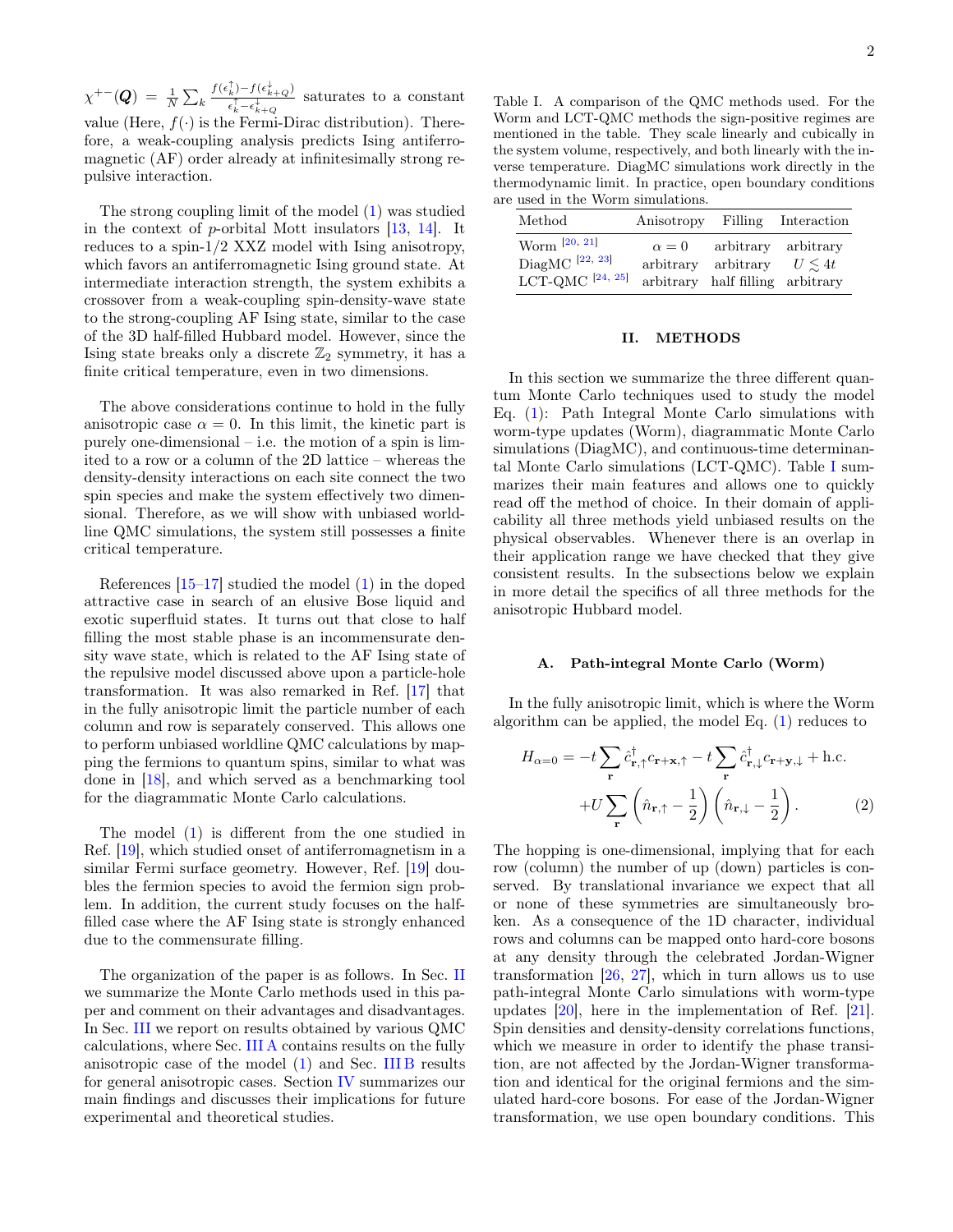comes at the price of greater finite size effects through the influence of the boundary terms, which is however minor in light of the mapping to a positive expansion for all filling factors and the linear scaling of the Worm algorithm with system size and inverse temperature. For  $\alpha \neq 0$  the Worm algorithm has a sign problem leading to an exponential scaling in the system volume and inverse temperature.

### B. Diagrammatic Monte Carlo (DiagMC)

The diagrammatic Monte Carlo (DiagMC) method evaluates Feynman diagrammatic expansions by means of a stochastic process that samples sums over diagram topologies and internal variables on equal grounds [\[28,](#page-8-0) [29\]](#page-8-1). Our implementation for the Hubbard model [\[17,](#page-7-14) [23\]](#page-7-20), which is based on diagrams with bare propagators  $G_0$ and interactions  $U$ , is not directly applicable within a magnetically ordered phase. Therefore, we detect a continuous phase transition to AF order by monitoring the divergence of the magnetic susceptibility on approaching the critical temperature. This aspect is different from the other two Monte Carlo methods, which are not formulated in the thermodynamic limit. To this end we sample the self-energy  $\Sigma_{\sigma}(k)$  and the irreducible scattering vertex in the particle-hole channel  $\Gamma^{ph}_{\sigma\sigma'}(Q,k,k')$ for fixed total four-momentum  $Q = (\mathbf{Q}, i\Omega_m = 0)$  with  $\mathbf{Q} = (\pi, \pi)$  the AF ordering vector. According to the Bethe-Salpeter equation

$$
\chi(Q) = \frac{\chi^0(Q)}{1 + \chi^0(Q)\Gamma(Q)},\tag{3}
$$

the susceptibility  $\chi(Q)$  diverges when the largest eigenvalue of the kernel  $-\chi^0(Q)\Gamma(Q)$  reaches unity. The above should be read as a matrix equation for the generalized susceptibility  $\chi^{\sigma\sigma'}(Q;k,k')$  in spin and fourmomentum space. Furthermore, the particle-hole bubble  $\chi^0_{\sigma\sigma'}(Q;k,k') = G_{\sigma}(k+Q/2)G_{\sigma}(k-Q/2)\delta_{\sigma,\sigma'}\delta(k-k')$ is the diagonal product of two one-particle propagators and the one-particle propagators in turn are calculated from the self-energy via Dyson's equation.

With DiagMC the system is directly simulated in the thermodynamic limit, but the diagrammatic series for the irreducible quantities  $\Sigma$  and  $\Gamma$  must be restricted to orders  $n \leq N_*$  because the sign of a fermionic series vanishes factorially with diagram order  $n$ . All DiagMC results must therefore be extrapolated in the cutoff parameter  $N_* \to \infty$ . The uncertainty in this extrapolation is typically the dominant contribution to the error bars and the extrapolation may be impossible when the series does not converge quickly enough. This happens frequently if the interaction is too strong, e.g.  $U \gtrsim W$ . For models like the half-filled Hubbard model where determinantal QMC methods do not suffer from the sign problem, the sign-problem-free method will generally yield smaller error bars than DiagMC under comparable computational

efforts. The main advantage of DiagMC is that it can equally well be applied away from half filling, where simulations with other QMC methods are often unfeasible due to a severe sign problem. Additionally, the comparison of finite-size extrapolations (e.g. from path-integral or determinantal QMC) with finite-order extrapolations from DiagMC yields a very nontrivial crosscheck that all systematic errors in the different methods are under control.

### C. Continuous-time determinantal Monte Carlo (LCT-QMC)

We employ the continuous-time quantum Monte Carlo method scaling linearly in  $\beta$  (LCT-QMC) [\[24,](#page-7-21) [25\]](#page-7-22) to study the model [\(1\)](#page-0-1) at general anisotropies on finite lattices. The LCT-QMC methods perform continuous-time interaction expansion of the partition function and evaluate each expansion as a matrix determinant. Thanks to recent progress on the fermion sign problem [\[30](#page-8-2)[–33\]](#page-8-3) these matrix determinants can be shown to be nonnegative. There is no sign problem in the simulation despite the mismatched Fermi surfaces: The crucial conditions are half filling and the presence of bipartite lattices. The implementation of the LCT-QMC simulation is similar to the recent study of the mass-imbalanced Hubbard model [\[34\]](#page-8-4). As the signature of the phase transition we measure the staggered magnetization square according to the Wick's theorem in the LCT-QMC simulations.

Compared to the path-integral Monte Carlo method of Sec. [II A,](#page-1-2) the drawback of the LCT-QMC algorithm is that it scales cubically with the system size. We are therefore limited to system sizes  $L \leq 24$  for the LCT-QMC results. The advantage, however, is that one is able to study also finite anisotropy ratios and systems with periodic boundary conditions can be simulated without further constraints because the method does not rely on the Jordan-Wigner mapping.

#### <span id="page-2-0"></span>III. RESULTS

In this section we first present our results for the fully anisotropic case, followed by the results for the more general case. The unit of energy is set by the hopping  $t = 1$ unless explicitly noted otherwise.

#### <span id="page-2-1"></span>A. The fully anisotropic model

Below we use bosonization arguments to get an intuitive and analytical understanding of the phase diagram at zero temperature, followed by quantum Monte Carlo simulations addressing the phase transition at finite temperature. We will see that the ground state is always gapped and ordered in spin space, whereas at finite temperature a  $\mathbb{Z}_2$  transition between a normal liquid and an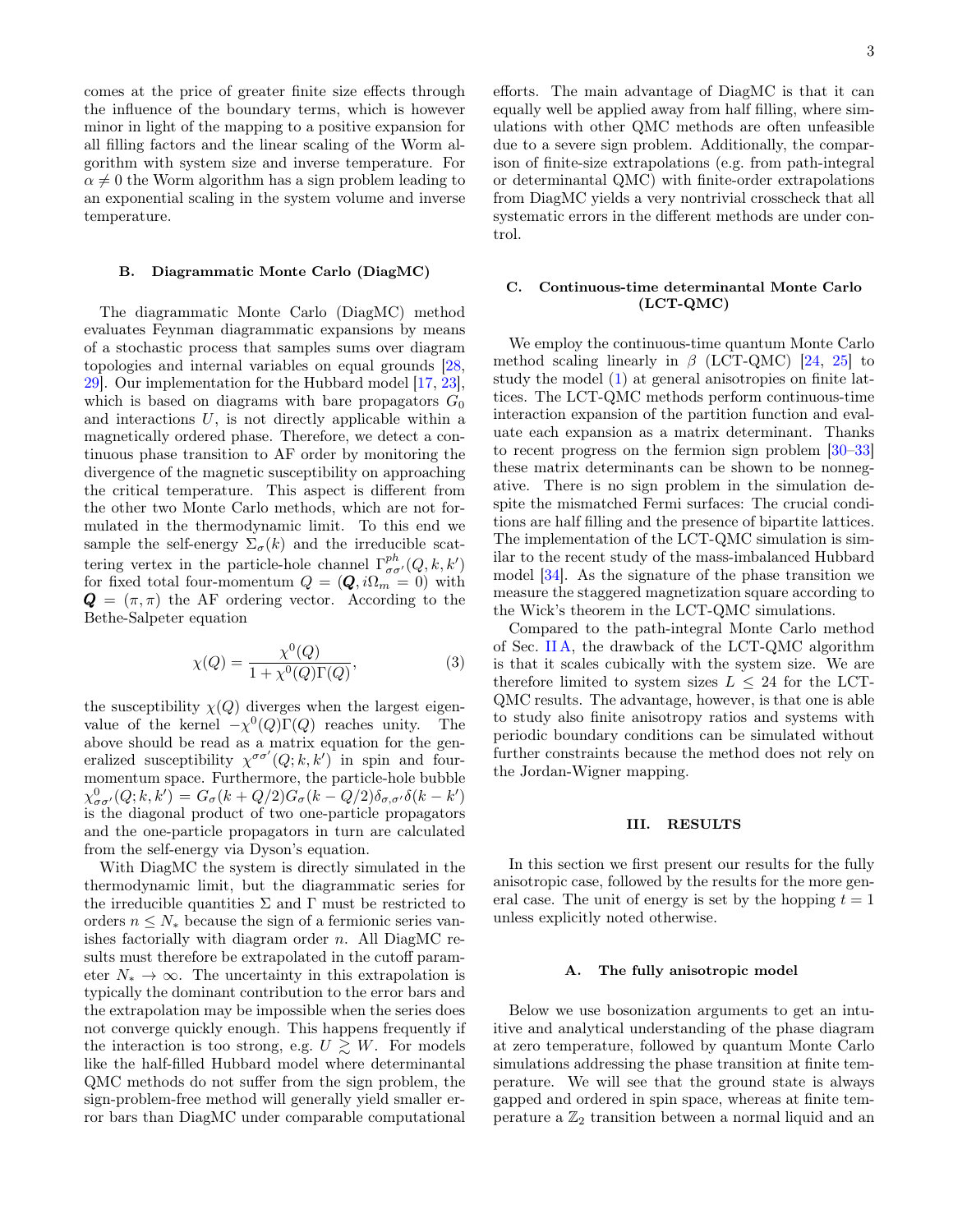antiferromagnet is found. Unless otherwise specified, we limit ourselves to the half-filled case.

#### 1. Bosonization considerations of the ground state

Thanks to the one-dimensional nature of the hopping, each row and column can be bosonized separately. Following the notation and the formulas of App. D in the standard book (Ref. [\[27\]](#page-7-24)) we write the harmonic action for row  $j$  as

$$
H_{\uparrow}^{j} = \frac{1}{2\pi} \int dx \, u_{\uparrow}^{j} K_{\uparrow}^{j} (\nabla \theta_{\uparrow}^{j}(x))^{2} + \frac{u_{\uparrow}^{j}}{K_{\uparrow}^{j}} (\nabla \phi_{\uparrow}^{j}(x))^{2}, \quad (4)
$$

where  $u_{\uparrow}$  is a velocity and  $K_{\uparrow}$  the dimensionless Luttinger parameter. The fields  $\nabla \phi$  and  $\nabla \theta$  are proportional to the sum and the difference of right and left movers, respectively. For a column  $\overline{j}$  a similar expression can be written down with the replacements  $\uparrow \leftrightarrow \downarrow$ ,  $x \leftrightarrow y$  and  $j \leftrightarrow \overline{j}$ . We still need to investigate the Hubbard term, which couples the spin densities on intersecting rows and columns, and take care of the filling factor. The density in bosonized form is

$$
\rho_{\uparrow}^{j}(x) = \rho_{0} - \frac{1}{\pi} \nabla \phi^{j}(x) + \rho_{0} \sum_{p \neq 0} e^{i2p(\pi \rho_{0} x - \phi_{\uparrow}^{j}(x))}, \quad (5)
$$

with  $\rho_0 = 1/2$  at half filling.

Introducing the charge  $\phi_p^j \bar{k} = (\phi_\uparrow^j + \phi_\downarrow^{\bar{k}})/\sqrt{2}$  and the spin  $\phi_{\sigma}^{j\bar{k}} = (\phi_{\uparrow}^{j} - \phi_{\downarrow}^{\bar{k}})/\sqrt{2}$  fields we get a non-oscillating term  $\cos(\sqrt{8}\phi_p^j \bar{k})$  resulting from the Hubbard interaction, as well as a term  $\cos(\sqrt{8}\phi_{\sigma}^{j\bar{k}})$ . If we assume that translational invariance is not broken, then the fields for all j and  $\overline{j}$  are the same, and the cosines become relevant in both sectors; i.e., similar to the 1D Hubbard model with spin and repulsive interactions at half filling the charge sector is always massive at zero temperature. Its gap can be exponentially small  $\ln \Delta \sim -1/\sqrt{U}$  in the weak-coupling regime (cf. Eq. [\(10\)](#page-4-1) below). However, in contrast to the 1D Hubbard model, the spin sector cannot remain a spin liquid because of the 2D nature of the lattice (which we see in the bosonization via the presence of the second cosine term). The system therefore orders into an Ising antiferromagnet in order to lower its energy. Away from half filling, similar arguments can be applied leading to incommensurate spin density waves, in line with the weak-coupling and DiagMC results of Ref. [\[17\]](#page-7-14) for the attractive case.

### 2. Monte Carlo results for the Ising transition at finite temperature

At finite temperature one expects a phase transition between a normal liquid and an Ising antiferromagnet with critical exponents belonging to the 2D classical Ising



<span id="page-3-0"></span>Figure 2. (Color online) Finite size scaling of the staggered magnetization squared as a function of the inverse temperature  $\beta$  for different system sizes of linear length L for a fully anisotropic Hubbard model with  $U = 3$ . Error bars for the biggest system sizes could be larger than shown (see text). Nevertheless, the critical temperature can be estimated as  $\beta_c = 9.6(4)$  justifying the 2D Ising universality class.

universality class. In order to test this, we performed large scale Monte Carlo simulations using the Worm algorithm and computed the expectation value square  $\langle M_{\rm st}^2 \rangle$ and fourth power  $\langle M_{\rm st}^4 \rangle$  of the staggered magnetization  $M_{\rm st}$ ,

$$
M_{\rm st} = \sum_{\mathbf{r}=(x,y)} (-1)^{x+y} (\hat{c}_{\mathbf{r},\uparrow}^{\dagger} \hat{c}_{\mathbf{r},\uparrow} - \hat{c}_{\mathbf{r},\downarrow}^{\dagger} \hat{c}_{\mathbf{r},\downarrow}). \tag{6}
$$

Finite size scaling theory predicts, in leading order, that the curves  $\langle M_{\rm st}^2 \rangle L^{2\beta/\nu}$  intersect in a single point. Here, L is the linear system size of the system,  $\beta$  is the critical exponent for the order parameter which is  $\beta = 1/8$  for the 2D classical Ising model, and  $\nu = 1$  is the critical exponent for the correlation length. This is shown in Fig. [2,](#page-3-0) where we see that the system sizes  $L = 8$  and  $L = 16$  are too small to be taken into account in the finite size analysis. For system sizes  $L = 24$  and larger we get curves that intersect, within error bars, in almost a single point when the staggered magnetization squared is multiplied with the correct power of the system size,  $L^{1/4}$ , in agreement with the critical exponents of the classical 2D Ising class.

Although the linear scaling in the system volume of the Worm algorithm suggests it should be the method of choice in the absence of a sign problem, the Worm algorithm is nevertheless not well equipped to study this Ising transition because the worms are confined to single rows and single columns. The spin-resolved singleparticle density matrix is hence one-dimensional and decays exponentially in the gapped phase: The algorithm is in the spin sector not better than a single spin-flip algorithm for a classical 2D Ising model. We have checked for  $\beta = 8$  that the integrated autocorrelation time increases linearly with L with a very large prefactor. Very close to the transition point, additional critical slowing down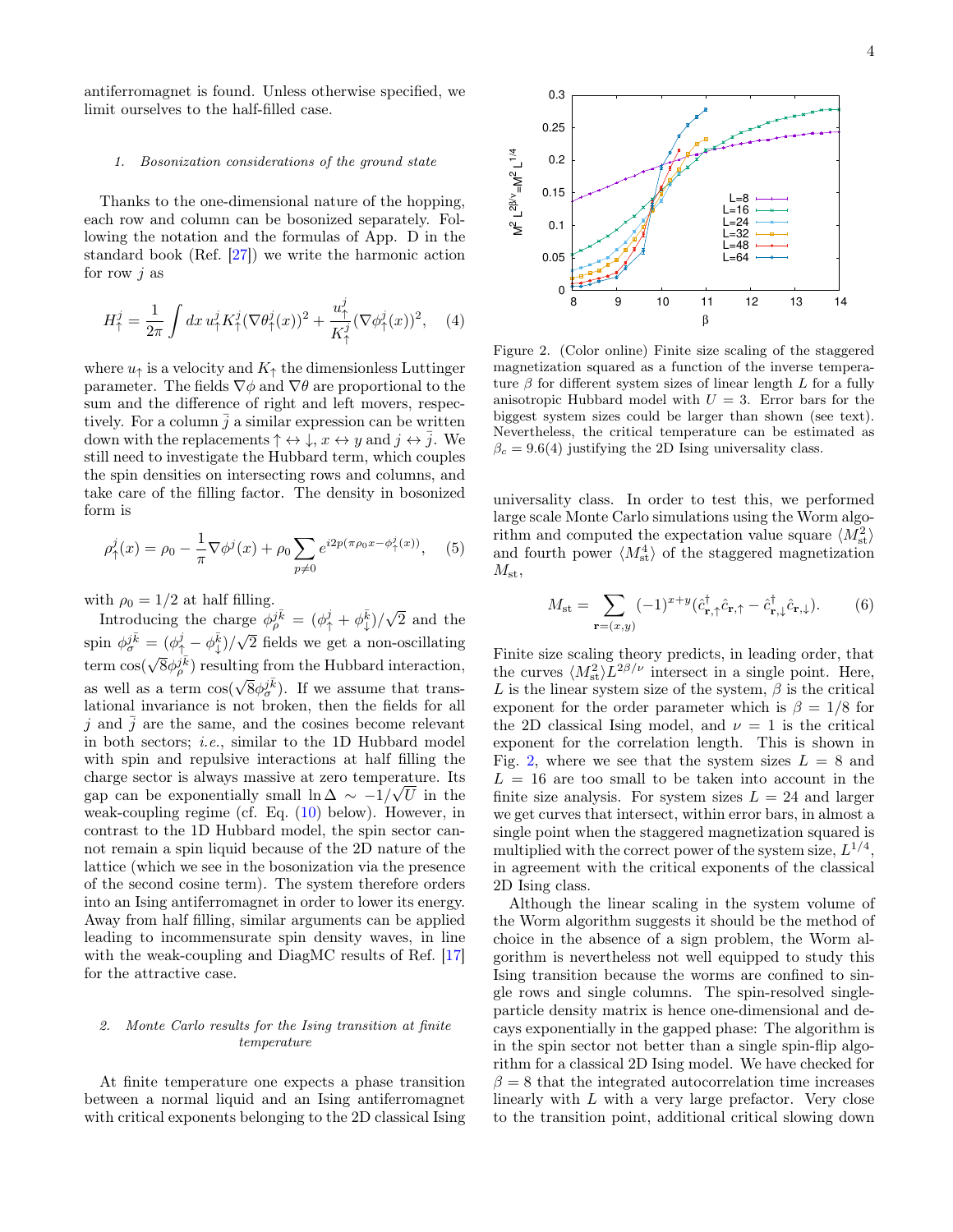takes place with a dynamical exponent  $z \approx 2$ , just as in the single spin-flip algorithm for a classical 2D Ising model. To give an idea, for  $L = 32, \beta = 9.6$ , we find a value around 100 with a binning analysis, where each measured value taken into account in the binning analysis is already an average of 1000 Monte Carlo measurements. Measurements were taken after 1000 Monte Carlo worm updates to compensate for the size of the system. The total calculation lasted several CPU-months per data point and resulted in more than half a million measurements, but that is barely enough. An immediate consequence is that the fluctuations on the Binder cumulant are an order of magnitude worse than the ones in Fig. [2,](#page-3-0) and are therefore less precise to locate the phase transition. We have also successfully repeated this analysis for  $U = 4$ (not shown) with  $\beta_c = 6.2(5)$ . We leave for future work whether a new algorithm can be devised which combines a spin-cluster algorithm with the Worm algorithm in order to overcome this critical slowing down. Despite the present algorithm's inefficiencies we have obtained results for larger systems than accessible with any other method. The finite size scaling is further validated by DiagMC results for the thermodynamic limit in Sec. [III B 2.](#page-5-1)

We also tried a similar analysis for the ground state assuming the universality class of the 3D classical Ising spin model (not shown). For system sizes up to  $L = 128$  we failed to find a single crossing point: curves for the staggered magnetization squared multiplied with  $L^{2\beta/\nu}$  have all the same shape with the steep part shifting parallel to lower values of  $U$  with increasing  $L$ . This is consistent with the ground state being ordered for any  $U$ , in line with the bosonization arguments. Since the charge gap opens exponentially slowly for low values of  $U$  there is of course no chance of observing the ground state in a brute-force numerical approach in the small  $U$  limit.

#### <span id="page-4-0"></span>B. General anisotropic case

At general anisotropy  $\alpha > 0$  both fermion species can hop in the 2D plane. Therefore an effective bosonic description can no longer hold. In the following we show that the system has a weak-coupling instability to antiferromagnetic order for all values of  $\alpha$ . Then we obtain unbiased results for the transition temperature at intermediate interaction using two fermionic QMC methods (LCT-QMC and DiagMC) and cross-check the results. In general one anticipates that in the highly anisotropic case  $(\alpha \ll 1)$  the critical temperature approaches the one determined by the bosonic Worm calculation in Sec [III A,](#page-2-1) whereas the critical temperature drops to zero when  $\alpha$  approaches unity, restoring the full  $SU(2)$  rotational symmetry.

### <span id="page-4-3"></span>1. Weak coupling analysis

Particle-hole symmetry of the half-filled model [\(1\)](#page-0-1) ensures that the Fermi surfaces for the two spin species individually are nested with respect to the AF wave vector  $\mathbf{Q} = (\pi, \pi)$  independent of the anisotropy  $\alpha$ . Therefore the longitudinal spin susceptibilities always have a logarithmic divergence

<span id="page-4-2"></span>
$$
\chi^0_{\uparrow\uparrow}(\mathbf{Q}) = \chi^0_{\downarrow\downarrow}(\mathbf{Q}) \sim -\ln \frac{T}{T_F}
$$
 (7)

for  $T \to 0$ . Here  $T_F$  denotes the Fermi temperature. In contrast, nesting between ↑- and ↓-Fermi surfaces is destroyed by an anisotropy  $\alpha \neq 1$ , so that the transverse spin susceptibilities  $\chi^0_{+-}$ ,  $\chi^0_{-+}$  saturate to finite values at low temperature. Since there are no first-order pairing instabilities in the particle-particle channel for repulsive interactions, longitudinal (Ising) antiferromagnetism is the only instability to leading order in U.

In the first-order approximation to the Bethe-Salpeter kernel in the longitudinal particle-hole channel the irreducible vertex is replaced by the bare interaction

$$
\Gamma(Q)_{\sigma,k;\sigma',k'} = U\delta_{\sigma,-\sigma'} + \mathcal{O}(U^2). \tag{8}
$$

This yields an eigenvalue

$$
\lambda = U \chi_{\sigma\sigma}^{0}(\boldsymbol{Q}), \tag{9}
$$

which grows logarithmically according to [\(7\)](#page-4-2) and will hence reach unity for arbitrarily small  $U$  at a critical temperature

<span id="page-4-1"></span>
$$
T_c = T_F \exp(-c/U),\tag{10}
$$

which has the typical form of a BCS-type weak-coupling instability  $(c$  is the constant prefactor of the logarithmic divergence in [\(7\)](#page-4-2)).

In summary, a weak-coupling analysis predicts a general low-temperature instability of the Fermi liquid towards Ising-type antiferromagnetic order (cf. the previous section) — except at the isotropic point  $\alpha = 1$  where longitudinal and transverse channels become degenerate and magnetic order at finite temperature is ruled out by the continuous spin rotation symmetry (as long as the system remains purely two-dimensional). For weak coupling we expect the  $T_c$  suppression to be confined to a very small region around the isotropic point because at exponentially low temperatures the physics is extremely sensitive to small Fermi surface mismatches. Away from half filling and at  $\alpha > 0$  the perfect nesting and hence the weak-coupling instability in the particle-hole channel is lifted. Then only second-order instabilities in the particle-particle pairing channel remain, leading to pwave superfluidity in direct correspondence to the attractive case [\[17\]](#page-7-14).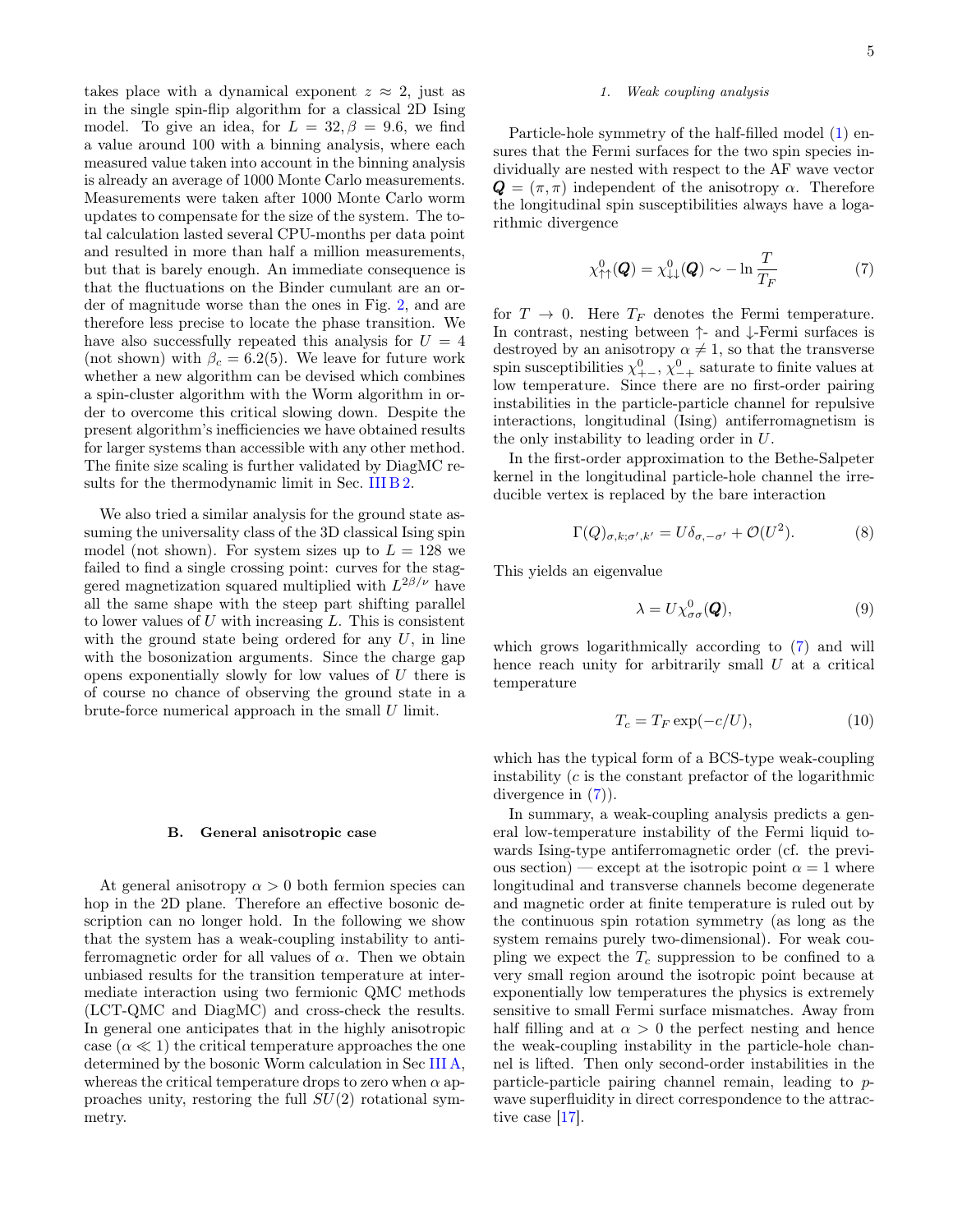

<span id="page-5-2"></span>Figure 3. (Color online) Leading Bethe-Salpeter eigenvalue  $\lambda$ versus temperature T from DiagMC simulations for  $U = 3$ ,  $\alpha = 0$  with cutoff order  $N_* = 1, \ldots, 6$ . Lines are quadratic fits in  $\log T$  used to interpolate the data around  $T_c$ . Inset: Estimates of the transition temperature  $T_c$  determined from these fits. The circle represents our extrapolation  $T_c(N_* \rightarrow$  $\infty) = 0.12(3)t.$ 



<span id="page-5-3"></span>Figure 4. (Color online) Like Fig. [3,](#page-5-2) but for for  $U = 3$ ,  $\alpha =$ 0.75. The extrapolated transition temperature is  $T_c(N_* \rightarrow$  $\infty$ ) = 0.14(3)t.

#### <span id="page-5-1"></span>2. DiagMC results

In order to go beyond the weak-coupling analysis we turn to DiagMC simulations, which can address arbitrary anisotropy. As shown in Figs. [3](#page-5-2) and [4](#page-5-3) we track the leading Bethe-Salpeter eigenvalue for antiferromagnetic order. As the temperature is lowered, the eigenvalue grows and eventually crosses unity, causing a divergence of the AF susceptibility. While a cutoff order  $N_* = 1$  corresponds to a mean-field treatment and strongly overestimates the transition temperature, the eigenvalues for higher cutoffs converge reasonably quickly with a decaying even-odd oscillation: The eigenvalue for each order lies between the values from the next two smaller orders. We take the average of the three largest orders  $N_* = 4, 5, 6$  as extrapolation to infinite order and give error bars that cover these three finite-order results. For the fully anisotropic model (Fig. [3\)](#page-5-2) we obtain the transition point  $\beta_c = 8.2 \pm 1.7$ . This is consistent with the Worm result presented above. As expected, the DiagMC error bar is markedly larger than the one obtained with sign-problem-free bosonic QMC. The results at general anisotropy  $\alpha = 0.75$  (Fig. [4\)](#page-5-3) are very similar to the fully anisotropic case even though the kinetic terms are changed from one-dimensional to two-dimensional. In this case we obtain a slightly larger transition temperature  $\beta_c = 7.5 \pm 1.4$ .

#### 3. LCT-QMC results

Using the LCT-QMC method, we obtained the critical temperature at  $U/t = 3, \alpha = 0.75$  by scaling the staggered magnetization according to the 2D Ising critical exponent as is shown in Fig. [5.](#page-6-0) The estimate is again in agreement with the critical temperature obtained by the DiagMC calculations. Figure [6](#page-6-1) summarizes the critical temperature computed at different anisotropic ratios. The critical temperature measured in the unit of the bandwidth W remains high from extreme ( $\alpha \sim 0$ ) to intermediate ( $\alpha \sim 0.75$ ) anisotropy. When measured in the unit of the hopping amplitude  $t$  the transition temperature even rises with decreasing anisotropy. However, since  $T_c$  should drop to zero in the isotropic case, it suggests a quite abrupt change of the critical temperature in the neighborhood of the isotropic point  $\alpha \sim 1$ . This behavior is reminiscent of the XXZ model [\[35\]](#page-8-5), which applies in the strong coupling limit, and also appears natural in the weak-coupling limit (cf. Sec. [III B 1](#page-4-3) above).

### <span id="page-5-0"></span>IV. SUMMARY AND EXPERIMENTAL REALIZATION

Breaking of the discrete  $\mathbb{Z}_2$  spin inversion symmetry results in an antiferromagnetic Ising state with finite critical temperature on a two-dimensional lattice. We presented quantitative predictions for the onset of antiferromagnetic Ising order in a Hubbard model with mismatched Fermi surfaces. Since the model [\(1\)](#page-0-1) can be implemented using spin-dependent optical lattices or higher orbitals, testing these predictions would be a step stone to further approach the more exotic quantum phases at different filling and interaction [\[17\]](#page-7-14) and on different lattice geometries [\[13,](#page-7-11) [14\]](#page-7-12).

On the methodological side, we have shown how specific limits of the Hubbard model with mismatched Fermi surfaces on two-dimensional lattices can be brought under full numerical control by using three different quantum Monte Carlo methods. These limits are (i) fully anisotropic spin-dependent hopping at any density with the Worm algorithm, (ii) anisotropic spin-dependent hop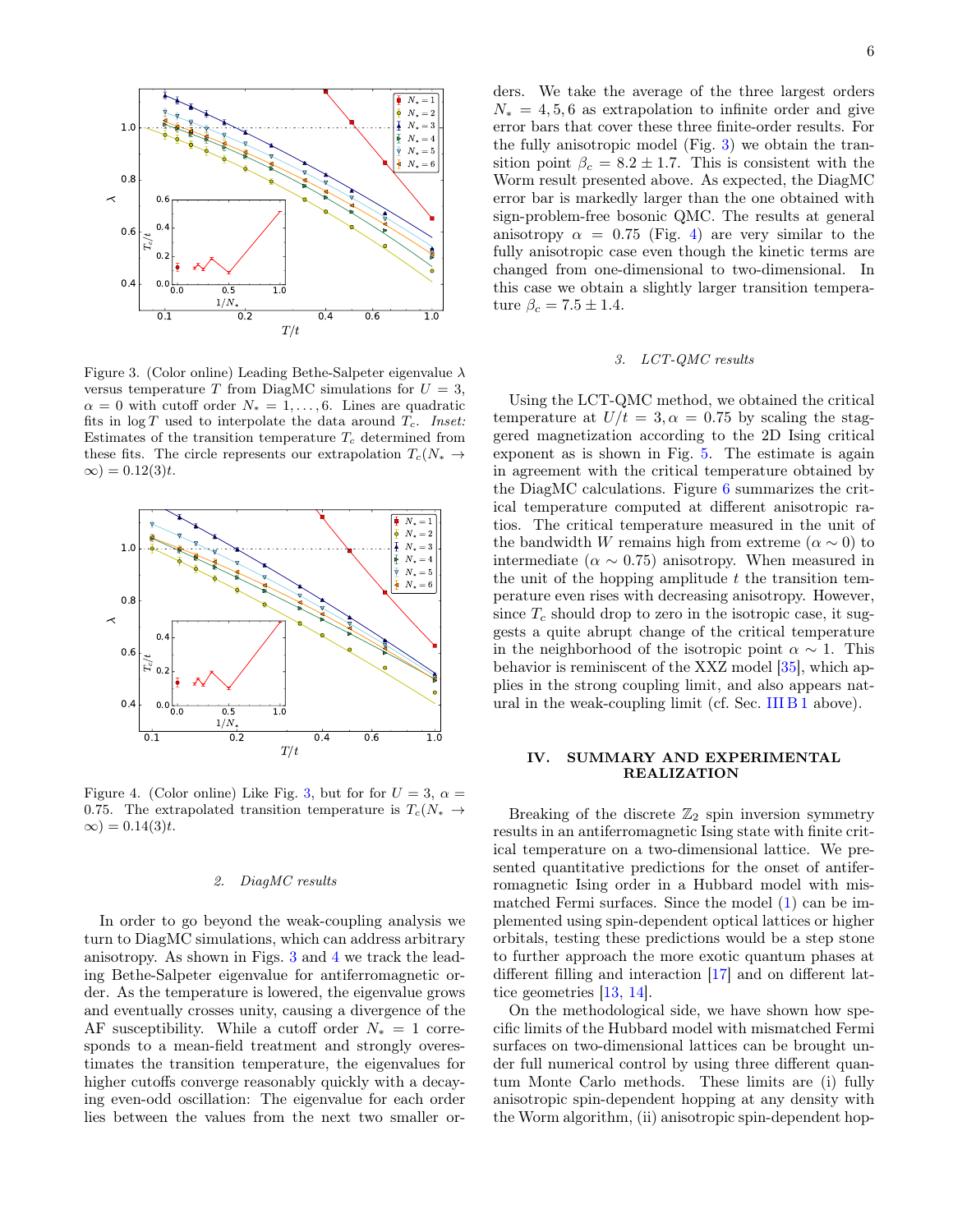ping at half filling with LCT-QMC, and (iii) arbitrary anisotropy and density at sufficiently weak interactions using DiagMC. The results of the methods are consistent with each other within their domain of applicability and furthermore supported by analytical weak-coupling arguments.

The main physical result is that we find a discrete  $\mathbb{Z}_2$ symmetry breaking at a finite critical temperature towards an Ising antiferromagnet in the half-filled model. In view of our numerical results at intermediate interactions as well as the situation in the weak- and strongcoupling limits, a small anisotropy seems to be generically sufficient to create a large critical temperature.



<span id="page-6-0"></span>Figure 5. (Color online) Scaled staggered magnetization squared (according to the 2D Ising critical exponent) as a function of the inverse temperature  $\beta$  (in units of the hopping amplitude  $t$ ) for different system sizes of linear length L for an anisotropic Hubbard model with  $U/t = 3, \alpha = 0.75$ . The critical temperature is estimated from the intersections to be  $\beta_c t = 8.5 \pm 0.5$ .



<span id="page-6-1"></span>Figure 6. (Color online) Critical temperature of the model [\(1\)](#page-0-1) versus anisotropy at  $U/t = 3$ . The critical temperature is measured in the unit of the noninteracting bandwidth  $W = 4(1 + \alpha)t$ . The data point at  $\alpha = 0$  is from the worm calculation (Fig. [2\)](#page-3-0) and the critical temperature is known to be zero at  $\alpha = 1$  [\[36\]](#page-8-6), while the other data are from the LCT-QMC calculation.

One should notice that breaking the spin  $SU(2)$  symmetry is crucial to obtain an Ising antiferromagnet with finite critical temperature in 2D. The strictly symmetrical distortion of the spin up and down Fermi surfaces shown in Fig. [1](#page-0-0) is however not crucial. Away from half filling the weak-coupling limit predicts incommensurate spin density waves at extreme anisotropy  $\alpha = 0$  and pwave superfluidity at general anisotropy  $0 < \alpha < 1$ . At finite interactions we expect the  $\mathcal{O}(U)$  spin density wave instability to dominate over the  $\mathcal{O}(U^2)$  superfluid instabilities in a finite region of the phase diagram at strong anisotropy and around half filling, similar to the situation in the attractive case [\[37\]](#page-8-7).

Experimentally, the model [\(1\)](#page-0-1) can be implemented using spin-dependent optical lattices [\[38\]](#page-8-8) or using higher orbitals [\[39,](#page-8-9) [40\]](#page-8-10). In both cases, tuning the anisotropic hopping amplitudes of two species of atoms differently will lead to mismatched Fermi surfaces like those shown in Fig. [1\(](#page-0-0)b). Moreover, by using magnetic gradient modulation, Ref. [\[41\]](#page-8-11) has created a continuously tunable state-dependent optical lattice. In the extreme anisotropic and large U limit the model [\(2\)](#page-1-3) approaches the 2D Ising model. The critical entropy per particle is  $0.30647k_B$  [\[42\]](#page-8-12), which is likely to be within reach in current experiment [\[12\]](#page-7-10). The presence of an additional trapping potential is likely to reduce the required entropy [\[43\]](#page-8-13) because the metallic wings with incommensurate filling have higher entropy than the trap center.

Detection of the phase transition would be easiest via a spin-resolved density measurement. Forming of the antiferromagnetic pattern would also leave a signature in spin-resolved time-of-flight images. Testing our predictions would be an important step towards approaching the more exotic quantum phases at different filling and interaction strengths [\[17\]](#page-7-14) and on different lattice geometries [\[13,](#page-7-11) [14\]](#page-7-12), which are at the limits of numerical control.

# V. ACKNOWLEDGMENT

We thank Y.-H. Liu for helpful discussions and Wei Tang for providing the critical entropy value of the 2D Ising model. JG is supported by the Swiss National Science Foundation, LW by the Ministry of Science and Technology of China under the Grant No.2016YFA0302400 and the start-up grant of IOP-CAS, and LP by FP7/ERC starting grant No. 306897. The DiagMC calculations were run on the Mammouth cluster of Université de Sherbrooke, provided by the Canadian Foundation for Innovation, the Ministère de l'Éducation des Loisirs et du Sport (Québec), Calcul Québec, and Compute Canada. The LCT-QMC calculations were run on the Tianhe-2 cluster of the National Supercomputer Center in Guangzhou. Simulations and data evaluation made use of the ALPS libraries [\[44,](#page-8-14) [45\]](#page-8-15).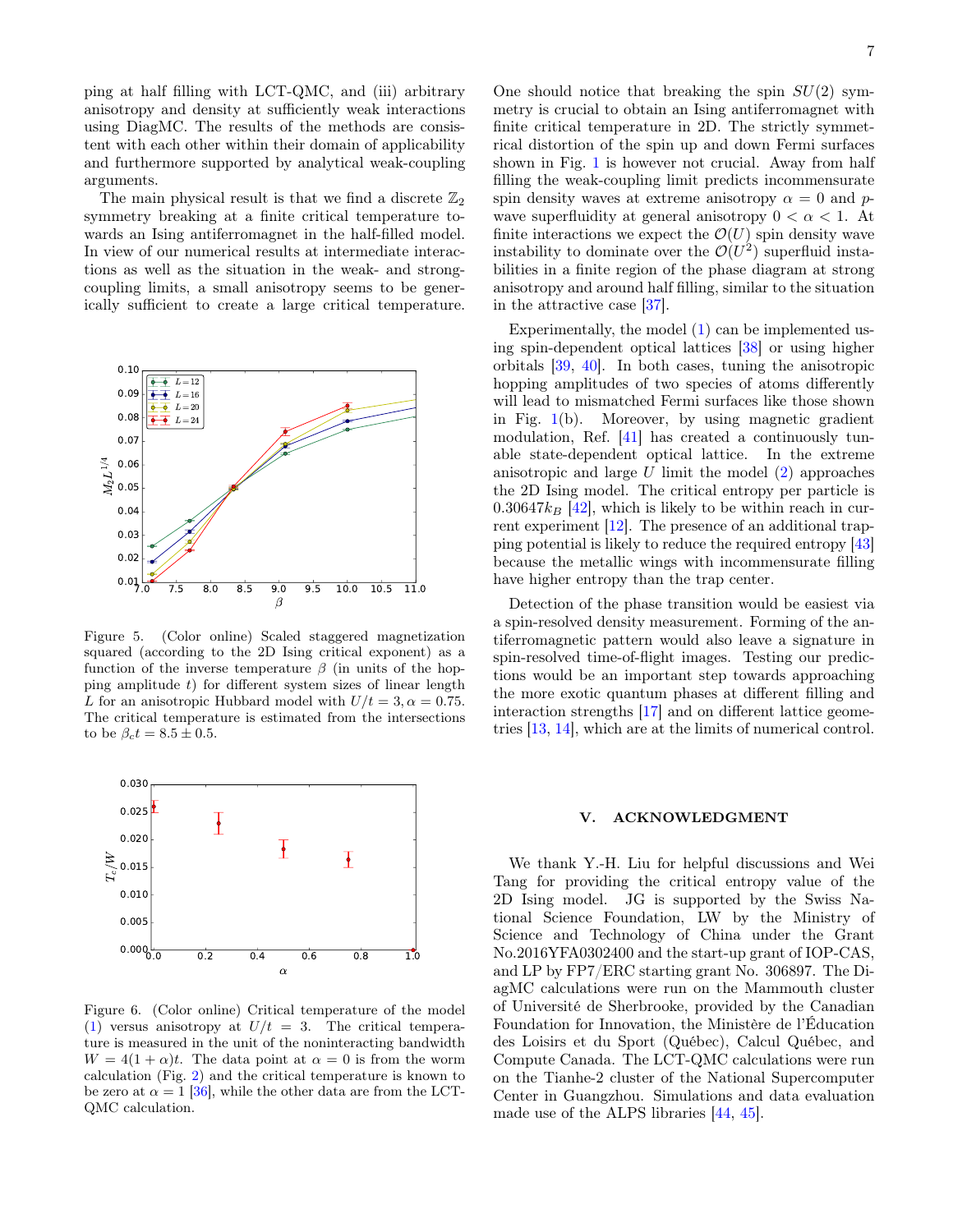- <span id="page-7-0"></span>[1] Fabian H. L. Essler, Holger Frahm, Frank Göhmann, Andreas Klümper, and Vladimir E. Korepin, [The](http://dx.doi.org/10.1017/CBO9780511534843) [One-Dimensional Hubbard Model:](http://dx.doi.org/10.1017/CBO9780511534843) (Cambridge University Press, Cambridge, 2005).
- <span id="page-7-1"></span>[2] Antoine Georges, Gabriel Kotliar, Werner Krauth, and Marcelo J Rozenberg, "Dynamical mean-field theory of strongly correlated fermion systems and the limit of infinite dimensions," [Reviews of Modern Physics](http://rmp.aps.org/abstract/RMP/v68/i1/p13_1) 68, 13 [\(1996\).](http://rmp.aps.org/abstract/RMP/v68/i1/p13_1)
- <span id="page-7-2"></span>[3] Li Liu, Hong Yao, Erez Berg, Steven R. White, and Steven A. Kivelson, "Phases of the infinite u hubbard model on square lattices," [Phys. Rev. Lett.](http://dx.doi.org/10.1103/PhysRevLett.108.126406) 108, 126406 [\(2012\).](http://dx.doi.org/10.1103/PhysRevLett.108.126406)
- <span id="page-7-3"></span>[4] J P F LeBlanc, Andrey E Antipov, Federico Becca, Ireneusz W Bulik, Garnet Kin-Lic Chan, Chia-Min Chung, Youjin Deng, Michel Ferrero, Thomas M Henderson, Carlos A Jiménez-Hoyos, E Kozik, Xuan-Wen Liu, Andrew J Millis, N V Prokof'ev, Mingpu Qin, Gustavo E Scuseria, Hao Shi, B V Svistunov, Luca F Tocchio, I S Tupitsyn, Steven R White, Shiwei Zhang, Bo-Xiao Zheng, Zhenyue Zhu, Emanuel Gull, and Simons Collaboration on the Many-Electron Problem, "Solutions of the Two-Dimensional Hubbard Model: Benchmarks and Results from a Wide Range of Numerical Algorithms," [Physical Review X](http://dx.doi.org/10.1103/PhysRevX.5.041041) 5, 041041 (2015).
- <span id="page-7-4"></span>[5] Immanuel Bloch, Jean Dalibard, and Wilhelm Zwerger, "Many-body physics with ultracold gases," [Rev. Mod.](http://dx.doi.org/10.1103/RevModPhys.80.885) Phys. 80[, 885–964 \(2008\).](http://dx.doi.org/10.1103/RevModPhys.80.885)
- <span id="page-7-5"></span>[6] Tilman Esslinger, "Fermi-Hubbard Physics with Atoms in an Optical Lattice," [Annual Review of Condensed](http://dx.doi.org/10.1146/annurev-conmatphys-070909-104059) Matter Physics 1[, 129–152 \(2010\).](http://dx.doi.org/10.1146/annurev-conmatphys-070909-104059)
- <span id="page-7-6"></span>[7] Robert Jordens, Niels Strohmaier, Kenneth Gunter, Henning Moritz, and Tilman Esslinger, "A mott insulator of fermionic atoms in an optical lattice," [Nature](http://dx.doi.org/10.1038/nature07244) 455, 204– [207 \(2008\).](http://dx.doi.org/10.1038/nature07244)
- <span id="page-7-7"></span>[8] U. Schneider, L. Hackermüller, S. Will, Th. Best, I. Bloch, T. A. Costi, R. W. Helmes, D. Rasch, and A. Rosch, "Metallic and insulating phases of repulsively interacting fermions in a 3d optical lattice," Science 322[, 1520–1525 \(2008\),](http://dx.doi.org/ 10.1126/science.1165449)
- <span id="page-7-8"></span>[9] Martin Boll, Timon A. Hilker, Guillaume Salomon, Ahmed Omran, Jacopo Nespolo, Lode Pollet, Immanuel Bloch, and Christian Gross, "Spin- and densityresolved microscopy of antiferromagnetic correlations in fermi-hubbard chains," Science 353[, 1257–1260 \(2016\),](http://dx.doi.org/ 10.1126/science.aag1635) http://science.sciencemag.org/content/353/6305/1257.full.pd $[24]$
- [10] Maxwell F. Parsons, Anton Mazurenko, Christie S. Chiu, Geoffrey Ji, Daniel Greif, and Markus Greiner, "Site-resolved measurement of the spin-correlation function in the fermihubbard model," Science 353[, 1253–1256 \(2016\),](http://dx.doi.org/10.1126/science.aag1430) [http://science.sciencemag.org/content/353/6305/1253.full.pdf.](http://arxiv.org/abs/http://science.sciencemag.org/content/353/6305/1253.full.pdf)
- <span id="page-7-9"></span>[11] Lawrence W. Cheuk, Matthew A. Nichols, Katherine R. Lawrence, Melih Okan, Hao Zhang, Ehsan Khatami, Nandini Trivedi, Thereza Paiva, Marcos Rigol, and Martin W. Zwierlein, "Observation of spatial charge and spin correlations in the 2d fermi-hubbard model," Science 353[, 1260–1264 \(2016\),](http://dx.doi.org/ 10.1126/science.aag3349) [http://science.sciencemag.org/content/353/6305/1260.full.pdf.](http://arxiv.org/abs/http://science.sciencemag.org/content/353/6305/1260.full.pdf)
- <span id="page-7-10"></span>[12] A. Mazurenko, C. S. Chiu, G. Ji, M. F. Parsons, M. Kanász-Nagy, R. Schmidt, F. Grusdt, E. Demler, D. Greif, and M. Greiner, "Experimental realization of a long-range antiferromagnet in the Hubbard model with ultracold atoms," ArXiv e-prints (2016), [arXiv:1612.08436 \[cond-mat.quant-gas\].](http://arxiv.org/abs/1612.08436)
- <span id="page-7-11"></span>[13] Congjun Wu, "Orbital Ordering and Frustration of p-Band Mott Insulators," [Physical Review Letters](http://link.aps.org/doi/10.1103/PhysRevLett.100.200406) 100, [200406 \(2008\).](http://link.aps.org/doi/10.1103/PhysRevLett.100.200406)
- <span id="page-7-12"></span>[14] Erhai Zhao and W Liu, "Orbital Order in Mott Insulators of Spinless p-Band Fermions," [Physical Review Letters](http://link.aps.org/doi/10.1103/PhysRevLett.100.160403) 100[, 160403 \(2008\).](http://link.aps.org/doi/10.1103/PhysRevLett.100.160403)
- <span id="page-7-13"></span>[15] Adrian E Feiguin and Matthew P A Fisher, "Exotic Paired States with Anisotropic Spin-Dependent Fermi Surfaces," [Physical Review Letters](http://link.aps.org/doi/10.1103/PhysRevLett.103.025303) 103, 025303 (2009).
- [16] Adrian E Feiguin and Matthew P A Fisher, "Exotic paired phases in ladders with spin-dependent hopping," [Physical Review B](http://link.aps.org/doi/10.1103/PhysRevB.83.115104) 83, 115104 (2011).
- <span id="page-7-14"></span>[17] Jan Gukelberger, Evgeny Kozik, Lode Pollet, Nikolay Prokof'ev, Manfred Sigrist, Boris Svistunov, and Matthias Troyer, "p-Wave Superfluidity by Spin-Nematic Fermi Surface Deformation," [Physical Review Letters](http://link.aps.org/doi/10.1103/PhysRevLett.113.195301) 113[, 195301 \(2014\).](http://link.aps.org/doi/10.1103/PhysRevLett.113.195301)
- <span id="page-7-15"></span>[18] Shenglong Xu, Yi Li, and Congjun Wu, "Sign-Problem-Free Quantum Monte Carlo Study on Thermodynamic Properties and Magnetic Phase Transitions in Orbital-Active Itinerant Ferromagnets," [Physical Review X](http://link.aps.org/doi/10.1103/PhysRevX.5.021032) 5, [021032 \(2015\).](http://link.aps.org/doi/10.1103/PhysRevX.5.021032)
- <span id="page-7-16"></span>[19] E Berg, M A Metlitski, and S Sachdev, "Sign-Problem-Free Quantum Monte Carlo of the Onset of Antiferromagnetism in Metals," Science 338[, 1606–1609 \(2012\).](http://www.sciencemag.org/cgi/doi/10.1126/science.1227769)
- <span id="page-7-17"></span>[20] N. V. Prokof'ev, B. V. Svistunov, and I. S. Tupitsyn, "Exact, complete, and universal continuous-time worldline monte carlo approach to the statistics of discrete quantum systems," [Journal of Experimental and Theo](http://dx.doi.org/10.1134/1.558661)retical Physics 87[, 310–321 \(1998\).](http://dx.doi.org/10.1134/1.558661)
- <span id="page-7-24"></span><span id="page-7-23"></span><span id="page-7-22"></span><span id="page-7-21"></span><span id="page-7-20"></span><span id="page-7-19"></span><span id="page-7-18"></span>[21] Lode Pollet, Kris Van Houcke, and Stefan M.A. Rombouts, "Engineering local optimality in quantum monte carlo algorithms," [Journal of Computational Physics](http://dx.doi.org/http://dx.doi.org/10.1016/j.jcp.2007.03.013) 225[, 2249 – 2266 \(2007\).](http://dx.doi.org/http://dx.doi.org/10.1016/j.jcp.2007.03.013)
- http://science.sciencemag.org/content/322/5907/1520.full.pd $D2$  Kris Van Houcke, Evgeny Kozik, N. Prokof'ev, and B. Svistunov, "Diagrammatic Monte Carlo," [Phys. Pro](http://dx.doi.org/10.1016/j.phpro.2010.09.034)cedia 6[, 95–105 \(2010\),](http://dx.doi.org/10.1016/j.phpro.2010.09.034) [arXiv:0802.2923.](http://arxiv.org/abs/0802.2923)
	- [23] Jan Gukelberger, From non-unitary anyons to unconventional superfluidity, [Ph.D. thesis,](http://dx.doi.org/10.3929/ethz-a-010451939) ETH Zurich (2015), DOI:0.3929/ethz-a-010451939.
	- Mauro Iazzi and Matthias Troyer, "Efficient continuoustime quantum Monte Carlo algorithm for fermionic lattice models," [Physical Review B](http://link.aps.org/doi/10.1103/PhysRevB.91.241118) 91, 241118 (2015).
	- [25] Lei Wang, Mauro Iazzi, Philippe Corboz, and Matthias Troyer, "Efficient continuous-time quantum Monte Carlo method for the ground state of correlated fermions," [Physical Review B](http://adsabs.harvard.edu/cgi-bin/nph-data_query?bibcode=2015PhRvB..91w5151W&link_type=ABSTRACT) 91, 235151 (2015).
	- [26] M. A. Cazalilla, R. Citro, T. Giamarchi, E. Orignac, and M. Rigol, "One dimensional bosons: From condensed matter systems to ultracold gases," [Reviews of Modern](http://dx.doi.org/10.1103/RevModPhys.83.1405) Physics 83[, 1405–1466 \(2011\),](http://dx.doi.org/10.1103/RevModPhys.83.1405) [arXiv:1101.5337.](http://arxiv.org/abs/1101.5337)
	- [27] T. Giamarchi, [Quantum Physics in One Dimension](https://books.google.de/books?id=GVeuKZLGMZ0C), International Series of Monographs on Physics (Clarendon Press, 2003).